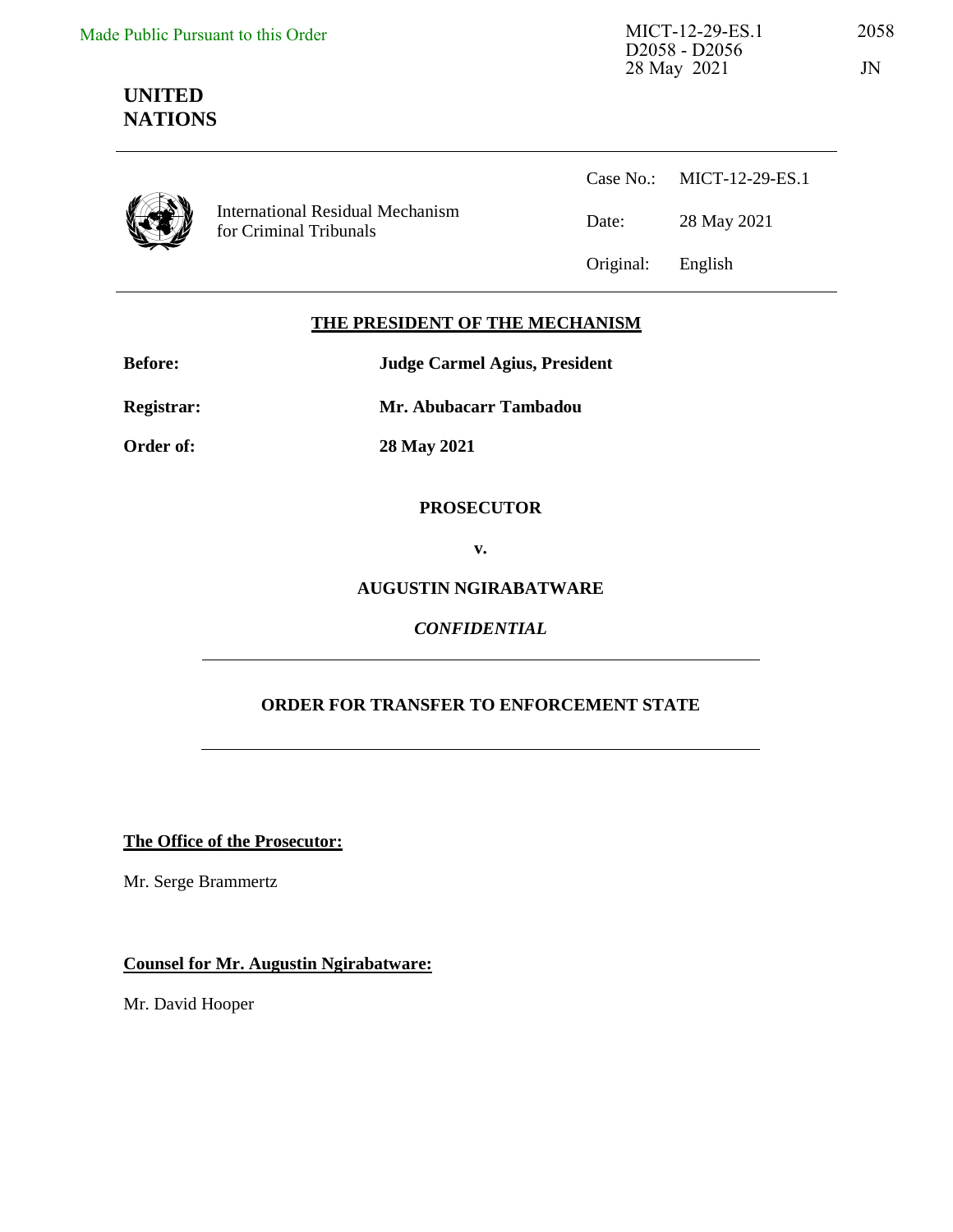**I**, **CARMEL AGIUS**, President of the International Residual Mechanism for Criminal Tribunals ("President" and "Mechanism", respectively);

**NOTING** that, on 18 December 2014, the Appeals Chamber of the Mechanism ("Appeals Chamber") rendered its Appeal Judgement in which it, *inter alia*: (i) affirmed the convictions of Mr. Augustin Ngirabatware ("Ngirabatware") for genocide and direct and public incitement to commit genocide; and (ii) sentenced him to 30 years of imprisonment;<sup>1</sup>

**NOTING** that, on 28 November 2017, the then-President of the Mechanism, Judge Theodor Meron, decided that Ngirabatware will serve his sentence in the Republic of Senegal ("Senegal") in the event that the Appeals Chamber, which was then engaged in review proceedings, sustained a conviction and sentence requiring further enforcement; $<sup>2</sup>$ </sup>

**NOTING** that, on 9 July 2018, my predecessor amended the Order of 28 November 2017 to the effect that Ngirabatware would be transferred from the United Nations Detention Facility in Arusha, United Republic of Tanzania to Senegal as soon as possible after the conclusion of the review hearing; $3$ 

**NOTING** that, on 16 September 2019, the Registrar of the Mechanism ("Registrar") filed a submission indicating that, in light of an indictment charging Ngirabatware with allegations of contempt and incitement to commit contempt of the International Criminal Tribunal for Rwanda and the Mechanism, the Registry would defer Ngirabatware's transfer to Senegal until further directed by the President; $4$ 

**NOTING** that, on 27 September 2019, the Appeals Chamber rendered its Review Judgement and decided that the Appeal Judgement remains in force in all respects;<sup>5</sup>

**NOTING** that, on 10 October 2019, an indictment was confirmed charging Ngirabatware with contempt and/or incitement to commit contempt; $<sup>6</sup>$ </sup>

-

<sup>1</sup> *Augustin Ngirabatware v. The Prosecutor*, Case No. MICT-12-29-A, Judgement, 18 December 2014 ("Appeal Judgement"), para. 279.

<sup>2</sup> Order Designating State in which Augustin Ngirabatware is to Serve his Sentence, 28 November 2017 (confidential) ("Order of 28 November 2017"), p. 2.

<sup>3</sup> Order Varying Order Designating State in which Augustin Ngirabatware is to Serve his Sentence, 9 July 2018 (confidential) ("Order of 9 July 2018"), p. 4.

<sup>4</sup> Registrar's Submission in Relation to the "Order Varying Order Designating State in which Augustin Ngirabatware is to Serve his Sentence" of 9 July 2018, 16 September 2019 (confidential), paras. 7, 9-10.

<sup>5</sup> *Prosecutor v. Augustin Ngirabatware*, Case No. MICT-12-29-R, Review Judgement, 27 September 2019 ("Review Judgement"), para. 65. *See also Prosecutor v. Augustin Ngirabatware*, Case No. MICT-12-29-R, Decision on Augustin Ngirabatware's Motion for Reconsideration of Review Judgement and Motion for Extension of Word Limit, 10 January 2020, p. 4.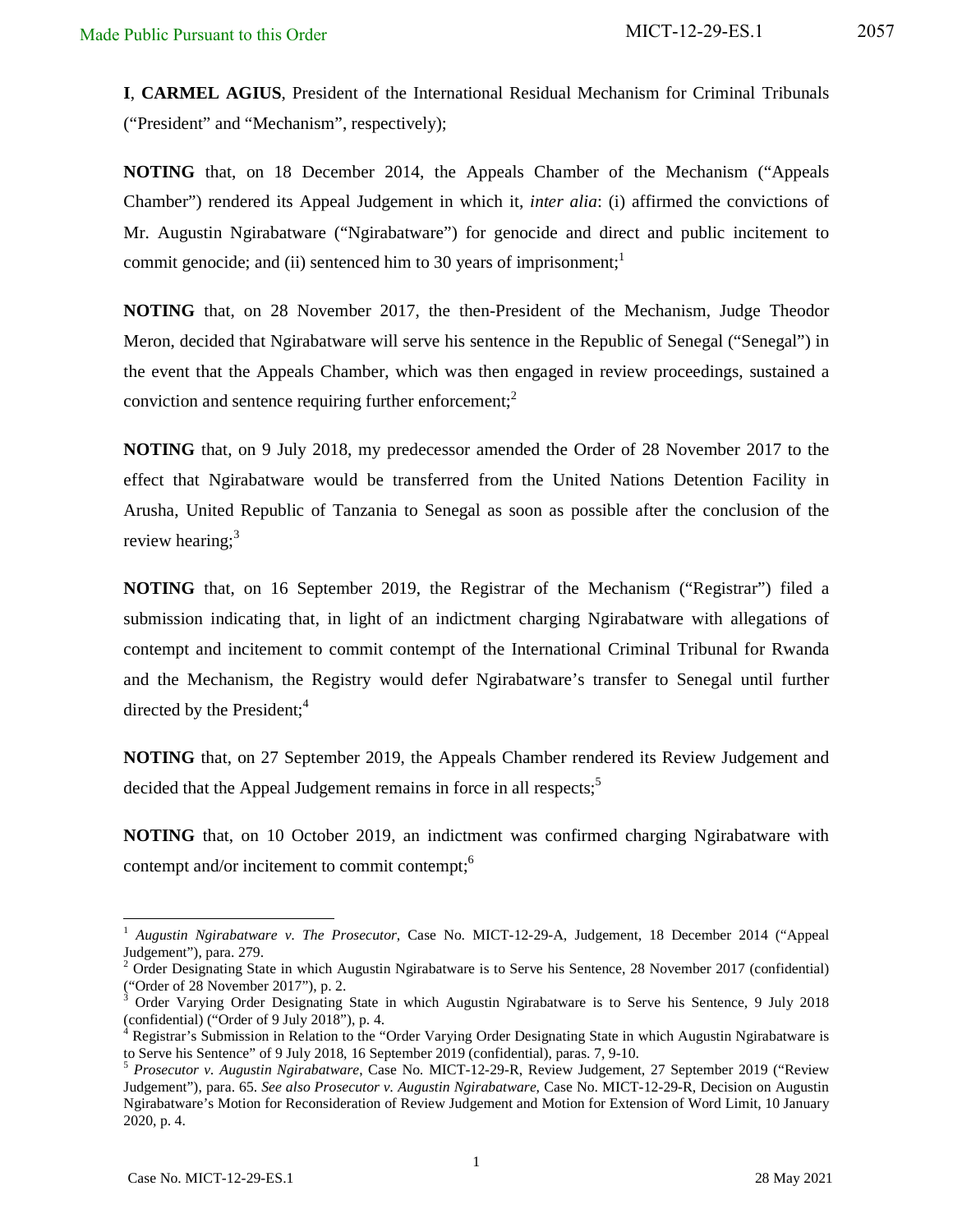**NOTING** that, on 21 October 2020, I instructed the Registrar to await my direction before transferring Ngirabatware to Senegal to serve the remainder of his sentence;<sup>7</sup>

**CONSIDERING** that the Judgement in the *Nzabonimpa et al.* case is expected to be pronounced in the near future: $8<sup>8</sup>$ 

**PURSUANT TO** Article 25 of the Statute of the Mechanism and Rule 127 of the Rules of Procedure and Evidence of the Mechanism;

**HEREBY INSTRUCT** the Registrar to transfer Ngirabatware to Senegal for the enforcement of his sentence as expeditiously as possible after pronouncement of the Judgement in the *Nzabonimpa et al.* case;

**INSTRUCT** the Registrar to lift the confidential status of the present order as well as the Order of 28 November 2017 and the Order of 9 July 2018, and recirculate them as public filings once Ngirabatware's transfer to Senegal has been completed; and

**REQUEST** the Registrar to communicate the present Order to the Government of Senegal.

Done in English and French, the English version being authoritative.

Done this 28th day of May 2021, At The Hague, Judge Carmel Agius The Netherlands. President

cetter

#### **[Seal of the Mechanism]**

<sup>-</sup>6 *Prosecutor v. Augustin Ngirabatware*, Case No. MICT-19-121-I, Decision on Confirmation of Indictment, 10 October 2019, p. 1. Ngirabatware's case was subsequently joined to the case of *Prosecutor v. Maximilien Turinabo et al*. *See Prosecutor v. Maximilien Turinabo et al.* & *Prosecutor v. Augustin Ngirabatware*, Case Nos. MICT-18-116-PT & MICT-19-121-PT, Decision on Prosecution Motion for Joinder of the *Ngirabatware* and *Turinabo et al.* Contempt Cases, 10 December 2019, p. 14. I note that the case name has subsequently changed to *Prosecutor v. Anselme Nzabonimpa et al.* ("*Nzabonimpa et al.* case") following the termination of proceedings against Mr. Maximilien Turinabo. *See Prosecutor v. Maximilien Turinabo et al.*, Case No. MICT-18-116-T, Decision Terminating Proceedings Against Maximilien Turinabo, 19 April 2021.

<sup>&</sup>lt;sup>7</sup> Decision on Augustin Ngirabatware's Request to Change the Enforcement State and to Transfer him Expeditiously, 21 October 2020 (confidential), p. 4.

<sup>8</sup> *See Prosecutor v. Anselme Nzabonimpa et al.*, Case No. MICT-18-116-T, Order Amending Order Scheduling Closing Submissions Dated 27 April 2021, 7 May 2021, p. 1 (scheduling oral closing arguments to be held on 21, 22, and 23 June 2021).